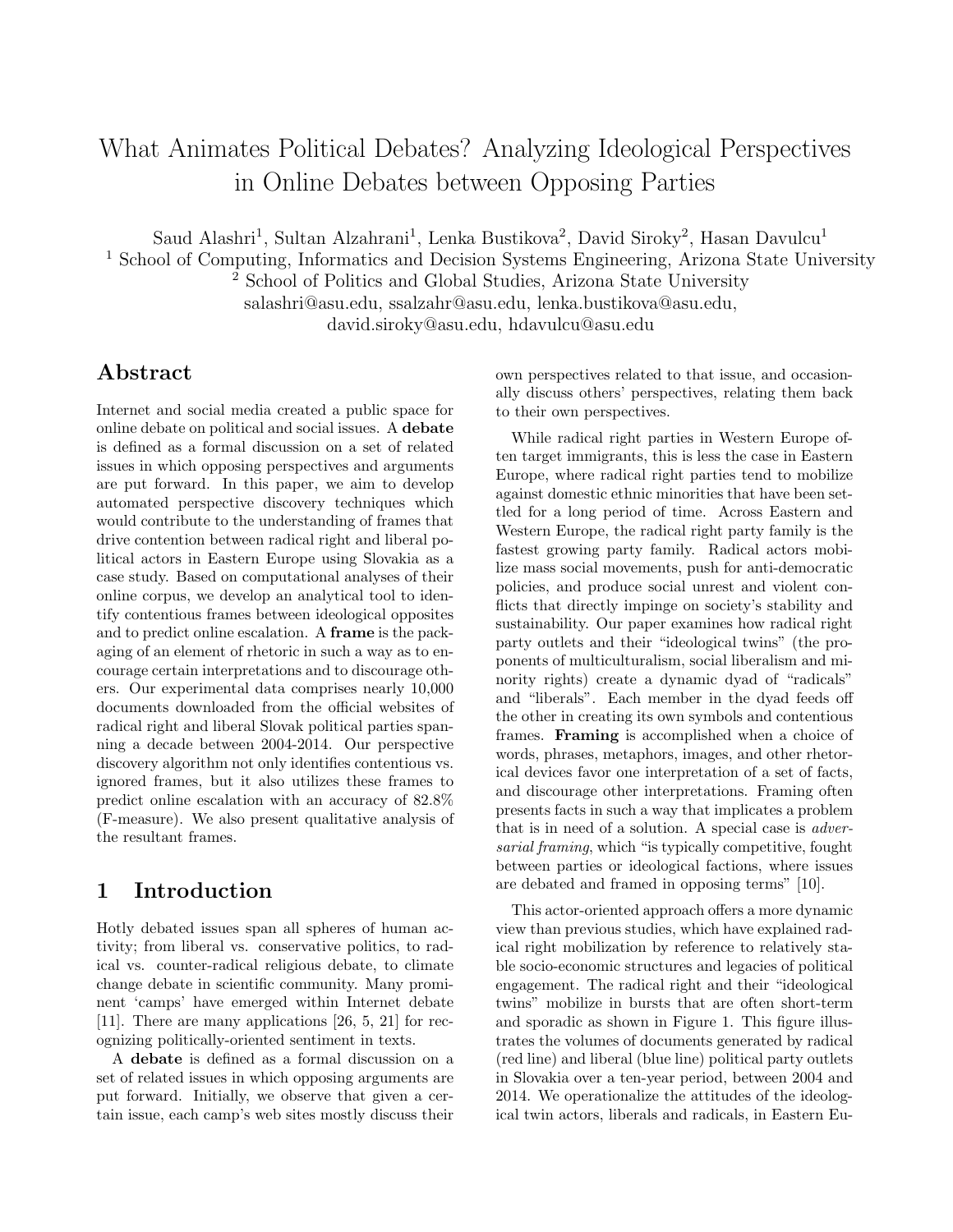

Figure 1: Contentious Frames Analyzer (CFA) Tool

rope using two theoretically derived scales: grid and group. Grid and group dimensions of the social control theory [13] guided us in selecting political parties to be included in our case study and to identify key issues in their corpus. The details of the social control theory are presented in the methods and theory section. Issues such as minorities, nation and language are listed under the 'group' variable and issues like economics, EU/enlargement, and interstate relations are listed under the 'grid' variable.

Not all frames related to an issue resonate within the dyad. The advantage of our approach is that we will be able to parse out seemingly contentious frames that, on the surface, might seem likely to lead to escalation from those frames that might seem innocent at first, but possess a dynamic resonance which serves as a prelude to online escalation. We expect escalation only when frames resonate (i.e., polarize actors). The tool determines which liberal frames resonate with the radicals and which radical frames resonate with the liberals. This classification forms the basis of a predictive model to anticipate when contention leads to escalation. For example, in Figure 1, alphabetic annotations on the timeline correspond to liberal spikes and predictions about their effects; as "escalated" or "ignored" by the radicals. A liberal spike with "contentious" frames is likely to be controversial and cause an escalation, where as a liberal spike with "ignored" frames will likely lead to no response. In the "predictions" panel, green labels indicate a hit and red labels indicate a miss by the classifier.

The rest of the paper is organized as follows. Section 2 presents related work. Problem definition is presented in Section 3. Section 4 presents methodology and theory. Section 5 presents the experimental results and the quantitative analysis. Section 6, presents qualitative analysis of the resultant frames from both camps. The final section concludes the paper and discusses future work.

# 2 Related Work

For long time, automating and analyzing political perspectives and ideologies by computer algorithms have been quite a focus of research. In 1973, Abelson [1] simulated political ideologies on machines, and in 1978 Carbonell [9] introduced a system to interpret a text relating to a given ideology or political event.

Recently, there has been a lot of work in the area of opinion mining which mostly focuses on mining user reviews about some products such as in [5]. In political context mining, [2] studied topic modeling to predict political orientation of the author of a document. Others used sentiment analysis [14, 27, 4] to predict political orientation of a person (Republican vs. Democratic) or agreement/disagreement on political issues [15, 3, 19].

In this paper, our primary contribution is the development of an automated perspective discovery technique which would contribute to the understanding of frames shared by one side of a debate, and opposed or ignored by the other side. Secondly, we show that, our perspective discovery algorithm not only identifies relevant frames, but it also yields a high accuracy predictor for online escalation.

# 3 Problem Definition

In this study, we would like to automatically discover the perspectives of opposing political parties on a given set of issues, and identify the underlying contentious frames from one camp that might lead to a debate. Next, we utilize identified frames as features to predict whether a temporal spike (i.e. a relatively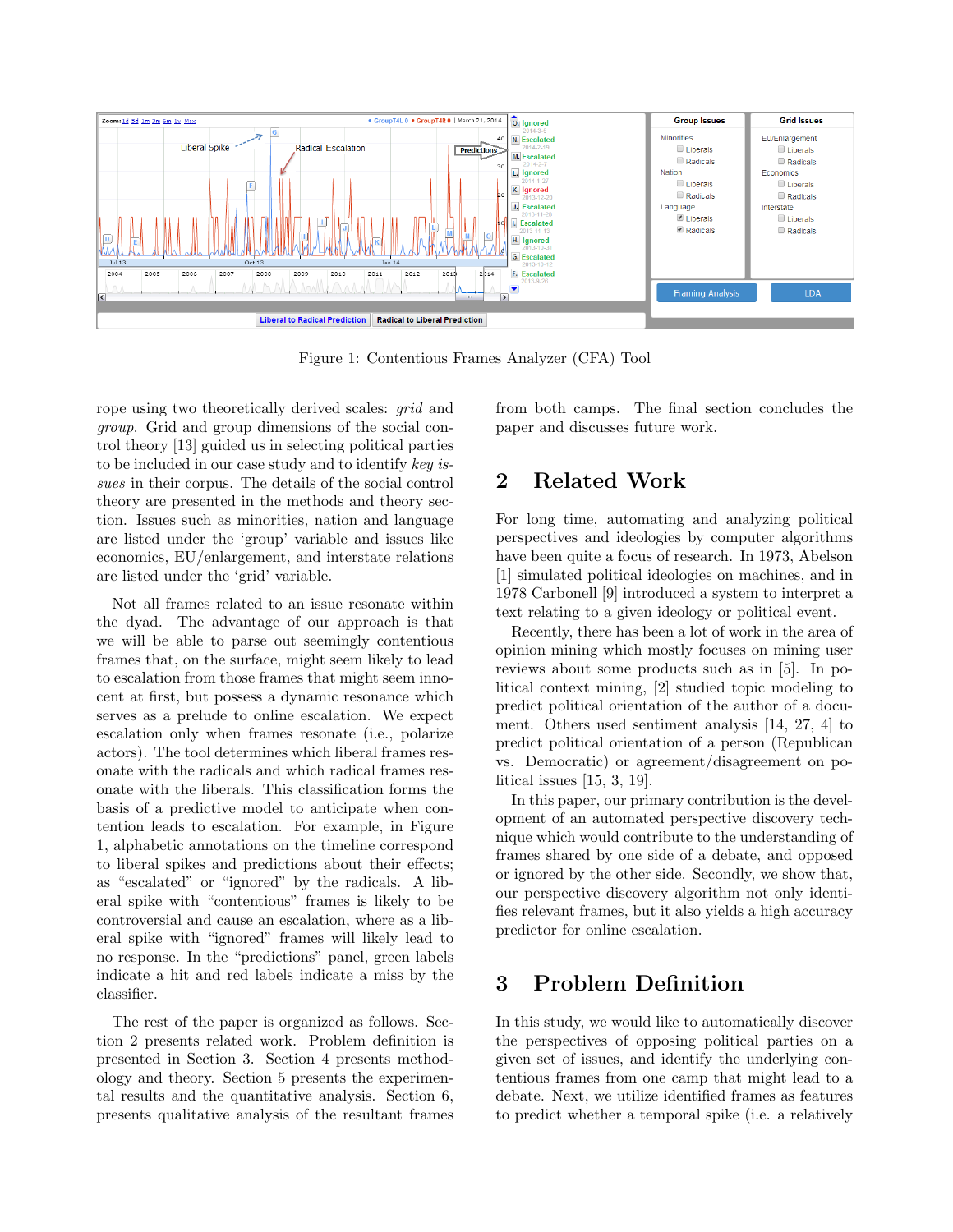higher volume of documents during a fixed period of time) from one camp will trigger a reaction from the other camp. The following general steps describe our methodology:

- Run a simple term frequency inverse document frequency (TF-IDF) [17] based technique on the entire corpus to generate a large candidate list of keywords for inclusion in grid-group scales. Select the top 100 *n*-gram terms  $(1 \text{ to } 3 \text{ grams}).$
- Political scientists on our team scan the list, and select relevant keywords indicating hotly debated grid-group issues.
- For each *grid-group* issue we perform the following steps:
	- Run Latent Dirichlet Allocation, LDA [6] over each camp's corpus matching an issue to get their latent topics;
	- Detect and label the spikes from each camp as escalated or ignored (by the other camp) according to the mechanisms described in Section 4.5;
	- Use latent topics and a feature selection algorithm to determine issue-specific discriminative *contentious* vs. *ignored* frames;
	- Use discriminative frames to train a dichotomous classifier as a predictor of online escalation as described in Section 4.6.

## 4 Methods and Theory

#### 4.1 Overall System Model

We devised an end-to-end pipeline consisting of document collection from political parties' websites, key issues identification and mapping them to grid-group scales, issue-specific topic inference for each camp, escalated/ignored spikes detection, identification of discriminative frames and a predictive model for escalation of online debate.

#### 4.2 Slovak Political Corpus

Our Slovak corpus is comprised of nearly 10,000 news and opinion articles downloaded from the official websites of radical right and liberal political parties spanning a decade of online debate between 2004 and 2014. These organizations were selected by political scientists on our team as representatives from both camps. From the liberal camp, we downloaded Most-Hid (http://www.most-hid.sk/) and SMK - Party of the Hungarian Coalition (http://www.mkp.sk/). From the radical right camp, we downloaded SNS - Slovak National Party (http://www.sns.sk/) and Slovenska Pospolitost - Slovak Brotherhood (https://pospolitost.wordpress.com/). The document corpus, as well as the tools and algorithms presented in the paper will be made publicly available.

#### 4.3 Grid-Group Dimensions

Grid and group dimensions of the social control theory [13] guided us in selecting political parties to be included in our case study and to identify key issues in their corpus. The grid-group [13] typology characterizes four ideal type modes of social action along a grid-group axis.

Grid dimension captures policy positions of radical actors that are compatible with authoritarianism and social and cultural conservatism. In its pure form, the grid dimension has no ethnic basis. A radical actor scoring high on the social authoritarianism dimension might campaign against accommodating gay and lesbian couples, or against abortion. Similarly, an actor that promotes law and order, along with uncritical obedience to authority, religious or secular, would be classified as a radical grid actor.

Group, the second dimension, captures nationalism and is therefore associated with exclusionary ethnicity-based appeals. It conceptualizes identity in terms of 'the ethnic other' and is grounded in a distinction between the in-group and the out-group. An actor that propagates nationalism on behalf of the titular nationality would qualify as a radical group actor. Core-group ethnocentric, anti-minorities and socially conservative actors are classified as radicals.

The radical actors are placed on the extreme ideological poles, which are operationalized as radical nationalism (high group) and radical socio-cultural conservatism (high grid). Radical actors are classified as being high on grid and high on group, or high on one of these two dimensions and 'neutral' on the second dimension. Radical actors are thus either highly nationalistic and/or extremely socially conservative. The liberal actors occupy the opposite side of the spectrum, which is characterized by multiculturalism and social-liberalism. This classification logic is consistent with the set of issues that stimulates contentious interactions between the "radicals" and the "liberals". The issues involve a wide array of frames ranging from outrages over laws that restrict the language rights of minorities, such as was the case in Ukraine, to outrage over parades of militant paramilitary groups marching in the streets of Hungary. Both of these contentious frames resonate with the ideolog-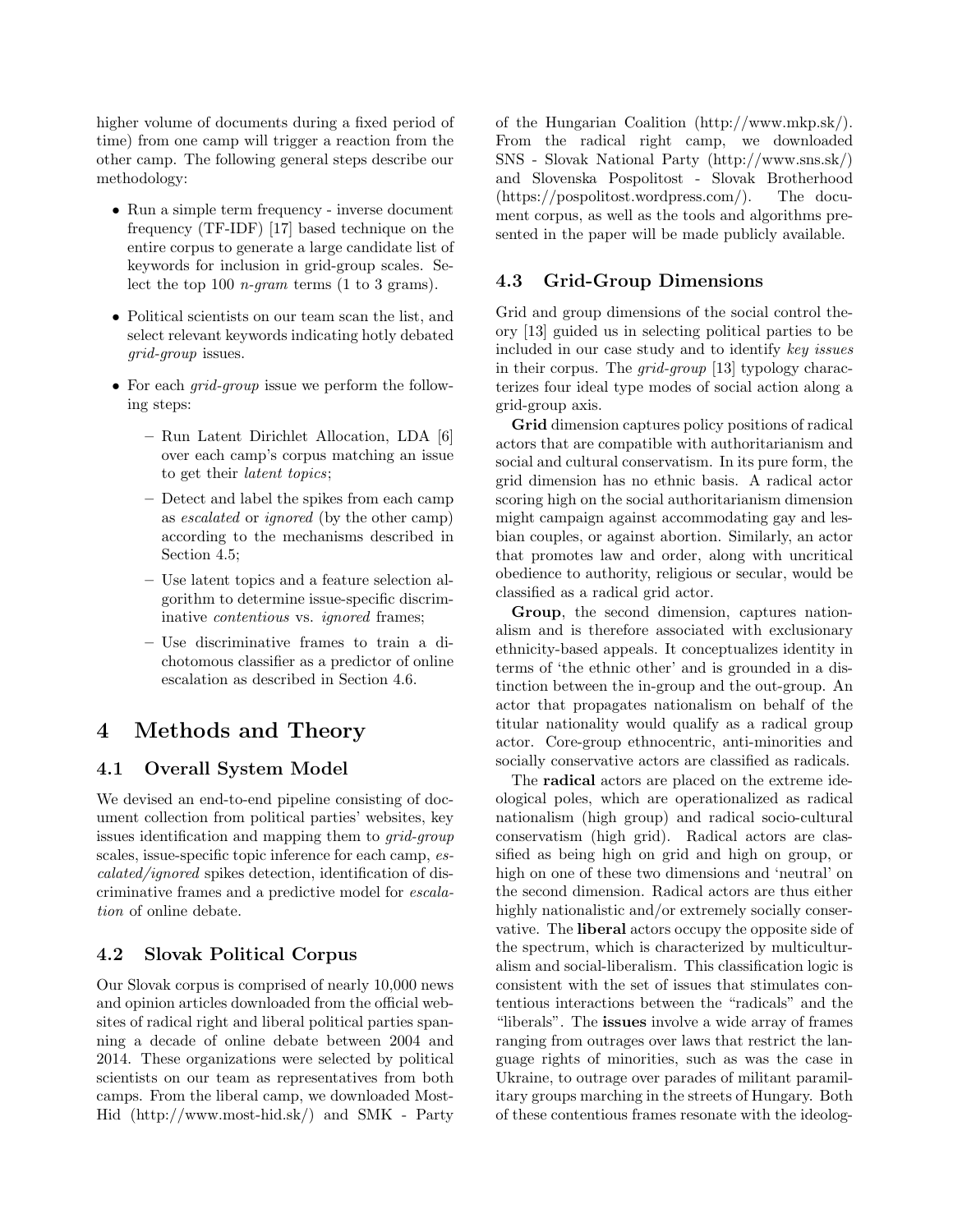ical twin opposites. In the Ukrainian case, the perception that the rights of the Russian speakers might be curbed, served as one of the catalysts of current support for the separatist movement. In Hungary [7], marches of the Hungarian Guard in September 2012 escalated into attacks on Gypsy/Roma villages and led to deadly clashes.

#### 4.4 LDA Topic Inference for each Camp

Latent Dirichlet Allocation (LDA) [6] is one of the most popular topic inference algorithms that assumes documents are mixture of topics, where a topic is a probability distribution over words, in other words, it uses "bag of words" approach to perform statistical topic modeling, which is a well-established approach to uncover hidden structures in large text corpora. A topic in LDA not only contains the words that describe the topic, but also the words that express the opinions about the topic. We applied LDA separately on both liberal and radical corpora to discover their latent topics.

#### 4.5 Escalated/Ignored Spikes Detection

We utilize the 68-95-99.7 rule [28] to define a simple method for spike detection. In statistics, the 68-95- 99.7 rule, also known as the three-sigma rule or empirical rule, states that in a normal distribution nearly all values lie within three standard deviations  $(\sigma)$  of the mean  $(\mu)$ . We utilize a fixed sized sliding window (experimentally determined as length of 20 weeks), to compute a running average  $\mu(20)$  and a standard deviation  $\sigma$  for each issue's weekly volume distribution from each camp. We designate a weekly volume as a spike, if the weekly document volume matching an issue exceeds  $(\mu(20) + 2\sigma)$ . Spikes are categorized into two categories: (1) "escalated" spikes that trigger a reaction from the other camp, or (2) "ignored" spikes that lead to no response.

To categorize each spike as escalated or ignored we need to define what is a debate. The definition of a debate is "a formal discussion on a set of related topics in which opposing perspectives and arguments are put forward" <sup>1</sup> . Based on this definition, spike categorization as (escalated/ignored) is based on shared topics between two consecutive spikes from opposing camps. To measure "relatedness" of topics between a pair of consecutive spikes from opposing camps, we utilize Kullback-Leibler (KL) divergence [20] between LDA topics distributions of consecutive spikes. The KL divergence of the probability distributions L, R on a finite set  $X$  is defined as:

$$
D(L,R) = \sum_{x \in X} L(x) \log \frac{L(x)}{R(x)} \tag{1}
$$

Given two consecutive spikes from opposing camps, liberal spike  $S_L$ , and radical spike  $S_R$ , we first identify LDA topics of each spike with their distributions within the documents,  $L$  is the distributions of  $S_L$ topics, and  $R$  is the distributions of  $S_R$  topics. We then measure the divergence of distributions of topics using the symmetric form of KL-divergence [29] that measures the divergence of the probability distributions  $L, R$  on a finite set  $X$  of topics as follows:

$$
D(L,R) = \sum_{x \in X} \left( \left( (L(x) - R(x)) \log \frac{L(x)}{R(x)} \right) \right)
$$
 (2)

We normalize this measure to be between [0,1] and convert it to a similarity measure as follows:

$$
Sim(S_L, S_R) = 1 - D_{normalized}(L, R)
$$
 (3)

Where  $Sim(S_L, S_L) = 1$  means the two distributions of topics between the two spikes are identical.

If the similarity of topics distributions between the two consecutive spikes from opposing camps exceeds a certain threshold, then we label the first spike as "escalated", otherwise it is labeled as "ignored." In section 5, we show the experimentally determined issue-specific thresholds that we used for this similarity measure.

#### 4.6 Framing Analysis and Predicting Online Escalation

During a debate on a particular issue, like minority, both radical and liberal camps discuss different perspectives such as "gypsy problem" vs. "minority rights". During the design of an automated perspective detection algorithm, we made the following simplifying assumptions:

- 1. Each camp will mostly discuss their own perspective in a debate;
- 2. Each camp will occasionally mention others' perspectives, however, then relate them back to their own perspective.

Once escalated and ignored spikes from one camp are determined, we aim to identify contentious frames that would trigger a debate from the other camp.

<sup>1</sup>Oxford Online Dictionary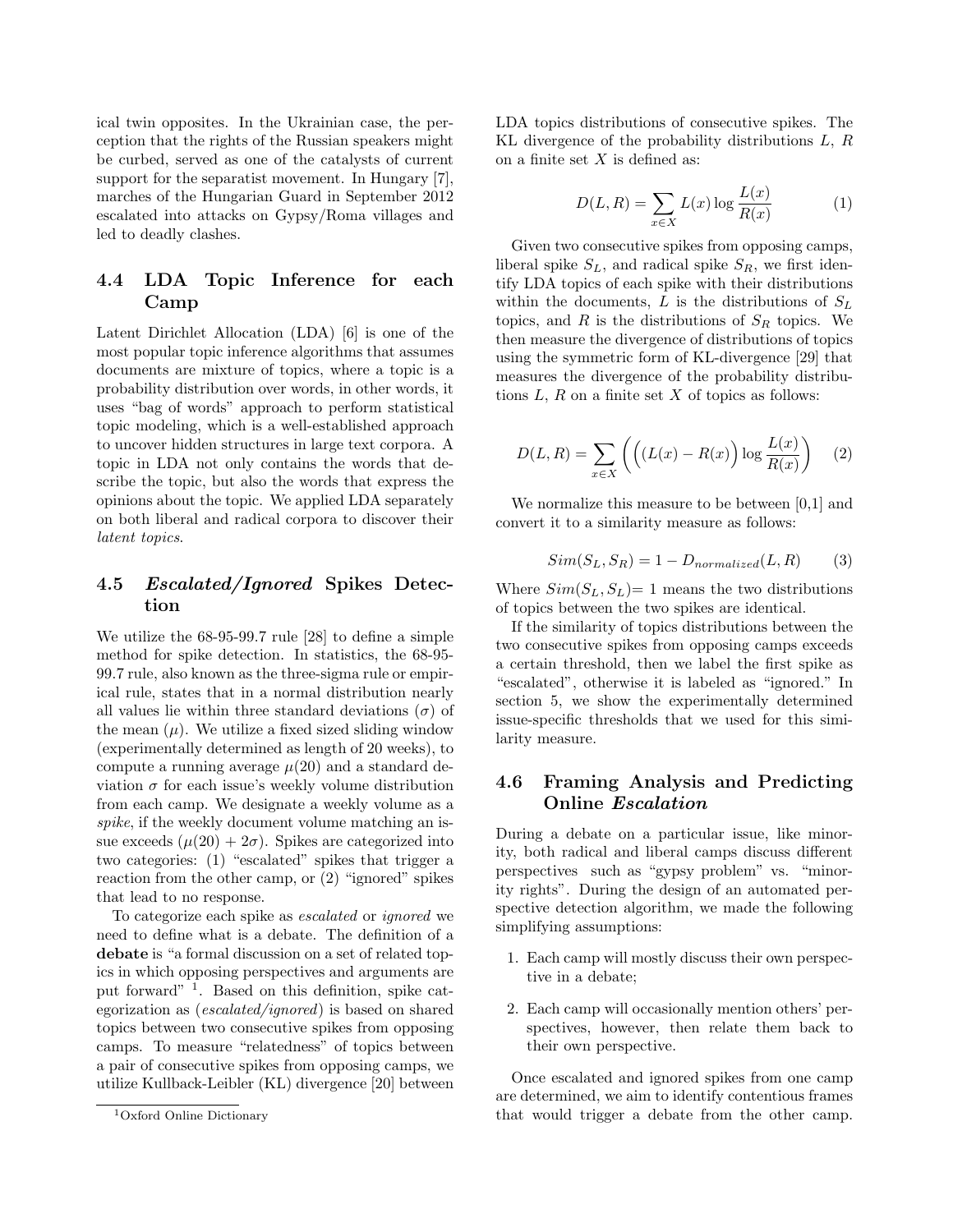Framing is accomplished when a choice of words, phrases, topics and other rhetorical devices favor one interpretation of a set of facts, and discourage other interpretations. A special case is adversarial framing, which "is typically competitive, fought between parties or ideological factions, and [where issues] are debated and framed in opposing terms" [10]. Normally, framing research requires qualitative analysis of a number of texts by subject matter experts to identify and code a set of frames. This is a timeconsuming process that does not scale well.

In order to address the scalability problem we resort to sparse learning framework [22], with the underlined motivation to select a subset of discriminating features that can (a) identify contentious and ignored frames and (b) classify a spike as escalated or ignored. The following steps describe our algorithm:

- 1. For each key grid-group issue, run LDA to get latent topics for one camp
- 2. Filter the frame  $\times$  spike matrix to include only the top 2,000 terms representing frames from one camp (100 topics each with 20 terms)
- 3. Formulate the problem in a general sparse learning framework [22]. In particular, the logistical regression formulation presented below fits this application, since it is a dichotomous spike classification problem (e.g. those spikes from one camp leading to escalation vs. ignored):

$$
\min_{x} \sum_{i=1}^{n} w_i \log(1 + \exp(1 + y_i(x^t a_i + c))) + \lambda |x| (4)
$$

In the formula above,  $a_i$  is the vector representation of the  $i^{th}$  spike,  $w_i$  is the weight assigned to the  $i^{th}$ spike  $(w_i = 1/m$  by default), and  $A = [a_1, a_2, \ldots, a_m]$ is the frame  $\times$  spike matrix,  $y_i$  is the polarity of each spike (+1 for an escalated spike and -1 for an ignored spike), and the  $x_j$ , the  $j^{th}$  element of x, is the unknown weight for each frame,  $(\lambda > 0)$  is a regularization parameter that controls the sparsity of the solution,  $|x|_1 = \sum |x_i|$  is 1-norm of the x vector. We used the SLEP [23] sparse learning package that utilizes gradient descent approach to solve the above convex and non-smooth optimization problem. The frames with non-zero values on the sparse  $x$  vector yield the discriminant factors for classifying a spike as escalated or ignored based on their polarity (positive or negative). Frames with positive polarity correspond to contentions frames, and those with negative polarity correspond to ignored frames that are typically ignored by the other camp.

### 5 Experimental Evaluation

#### 5.1 Grid/Group Topics

We run a simple term frequency - inverse document frequency (TF-IDF) [17] based technique on the entire corpus to generate a large candidate list of stopword eliminated n-gram keywords for inclusion in grid-group scales. We selected the top 100 n-gram terms (1 to 3 grams) then translate them to English. Political scientists on our team examined the list as candidate issues. Guided by social control theory [13] political scientists hand-picked following key issues and mapped them to the group and grid dimensions, as shown below in Table 1.

| Table 1: Grid and Group Issues          |                                           |  |  |  |
|-----------------------------------------|-------------------------------------------|--|--|--|
| Group                                   | Grid                                      |  |  |  |
| Minorities<br><b>Nation</b><br>Language | EU/Enlargement<br>Economics<br>Interstate |  |  |  |

### 5.2 Frames Identification and Quantitative Evaluation for Predicting Escalation

Our framework categorizes spikes as: 1) escalated/ignored liberal spikes, 2) escalated/ignored radical spikes, and identifies contentious frames driving the escalation from each camp.

We detect escalated/ignored spikes as follows:

- Run Mallet [24] over each camp corpus to get their LDA latent topics (default setting is 100 topics each with 20 keywords),
- For each issue of the grid and group dimensions, we identified corresponding spikes based on the three-sigma rule,
- Next, each spike is labeled as escalated/ignored based on the relatedness of its topics distributions to the topics distributions of the following spike from the other camp. We used KL divergence to measure distance between two distributions of LDA topics from consecutive spikes from opposing camps. Then, we covert KL divergence to a normalized similarity measure between [0,1].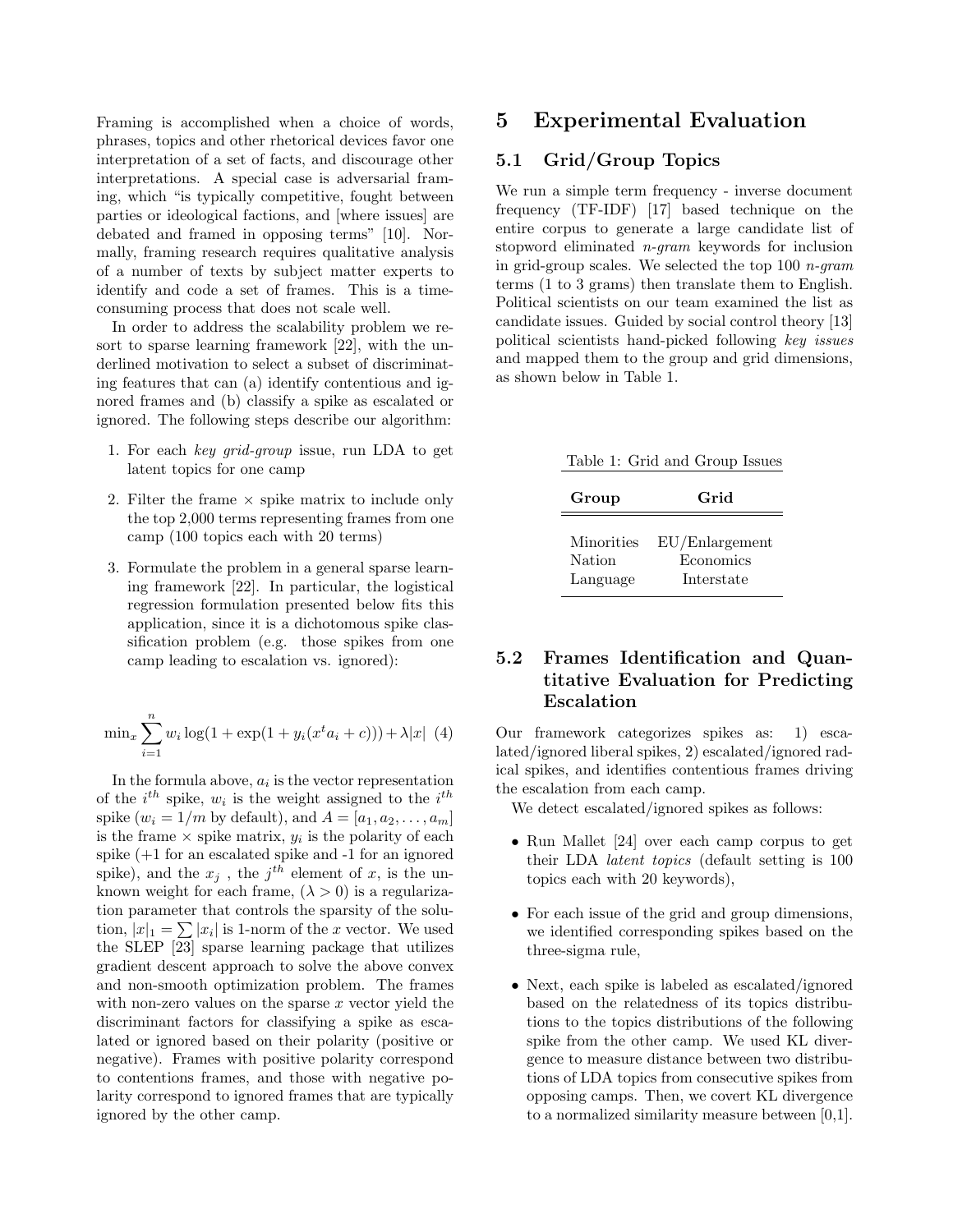

Figure 2: Distributions of Similarity Measures for Liberal Spikes

Figure 2 shows the box-and-whisker plots of similarity measures (y-axis) of liberal spikes, for each grid/group issue (x-axis). Dots represent spikes and boxes represent mean (which varies between 0.35 and 0.45), first and third quartile, and whiskers represent the 95% confidence interval of similarity measures. We use the mean similarity for each grid/group issue as a threshold to determine whether a pair of consecutive spikes is related or not. If similarity between a spike (from one camp) and the following spike (from the other camp) exceeds the mean similarity for an issue, then the first spike is labeled as escalated, otherwise it is labeled as ignored.

Once spikes from each camp are detected and categorized, we utilize the terms that comprise the topics as features and the sparse logistical regression classifier SLEP [23] to identify discriminative frames. Next, we perform 10-fold cross validation for measuring the classifier's predictive accuracy between escalated/ignored spikes. Qualitative analysis of the identified contentious/ignored frames is also presented in the next section.

Table 2: Predictions for escalated liberal spikes

| <b>ISSUE</b>      | <b>DIMENSION</b> | TР   | FP.              |      |      | <b>PRECISION RECALL F-MEASURE</b> |
|-------------------|------------------|------|------------------|------|------|-----------------------------------|
| <b>MINORITIES</b> | GROUP            |      | $0.79 \mid 0.15$ | 0.82 | 0.79 | 0.81                              |
| <b>NATION</b>     | <b>GROUP</b>     |      | $0.95 \mid 0.29$ | 0.82 | 0.95 | 0.88                              |
| LANGUAGE          | <b>GROUP</b>     |      | $0.88 \mid 0.19$ | 0.83 | 0.88 | 0.86                              |
| EU/ENLARGEMENT    | GRID             | 0.77 | 0.12             | 0.87 | 0.77 | 0.82                              |
| <b>ECONOMICS</b>  | GRID             |      | $0.86 \mid 0.26$ | 0.78 | 0.86 | 0.82                              |
| <b>INTERSTATE</b> | GRID             |      | 0.92 0.25        | 0.86 | 0.92 | 0.89                              |

Table 2 shows the accuracies for predicting liberal spikes that lead to escalation by the radicals. These accuracies vary between 81% and 89% (F-measure)

Table 3: Predictions for ignored liberal spikes

| <b>ISSUE</b>      | <b>DIMENSION</b> | TР   | FP        |      |      | PRECISION RECALL F-MEASURE |
|-------------------|------------------|------|-----------|------|------|----------------------------|
| <b>MINORITIES</b> | GROUP            |      | 0.85 0.21 | 0.82 | 0.85 | 0.84                       |
| <b>NATION</b>     | GROUP            | 0.71 | [0.042]   | 0.92 | 0.71 | 0.80                       |
| LANGUAGE          | GROUP            | 0.81 | 0.12      | 0.86 | 0.81 | 0.83                       |
| EU/ENLARGEMENT    | GRID             | 0.87 | 0.23      | 0.78 | 0.87 | 0.82                       |
| <b>ECONOMICS</b>  | GRID             | 0.74 | 0.14      | 0.82 | 0.74 | 0.78                       |
| <b>INTERSTATE</b> | GRID             | 0.75 | 0.08      | 0.85 | 0.75 | 0.80                       |

Table 4: Predictions for escalated radical spikes

| <b>ISSUE</b>      | <b>DIMENSION</b> | TP   | FP               |      |      | <b>PRECISION RECALL F-MEASURE</b> |
|-------------------|------------------|------|------------------|------|------|-----------------------------------|
| MINORITIES        | GROUP            |      | $0.83 \pm 0.13$  | 0.85 | 0.83 | 0.84                              |
| <b>NATION</b>     | GROUP            | 0.79 | 0.19             | 0.81 | 0.79 | 0.80                              |
| LANGUAGE          | <b>GROUP</b>     |      | $0.80\, \,0.16$  | 0.84 | 0.80 | 0.82                              |
| EU/ENLARGEMENT    | GRID             |      | $0.84 \mid 0.22$ | 0.83 | 0.84 | 0.84                              |
| <b>ECONOMICS</b>  | GRID             |      | $0.82 \mid 0.15$ | 0.86 | 0.82 | 0.84                              |
| <b>INTERSTATE</b> | GRID             |      | 0.85 0.15        | 0.87 | 0.85 | 0.86                              |

Table 5: Predictions for ignored radical spikes

| <b>ISSUE</b>      | <b>DIMENSION</b> | TP   | FP               |      |      | PRECISION RECALL F-MEASURE |
|-------------------|------------------|------|------------------|------|------|----------------------------|
| <b>MINORITIES</b> | GROUP            |      | $0.87$ $0.17$    | 0.85 | 0.87 | 0.86                       |
| <b>NATION</b>     | GROUP            | 0.81 | 0.20             | 0.79 | 0.81 | 0.80                       |
| LANGUAGE          | <b>GROUP</b>     |      | $0.83 \mid 0.20$ | 0.80 | 0.83 | 0.82                       |
| EU/ENLARGEMENT    | GRID             | 0.78 | 10.16            | 0.79 | 0.78 | 0.78                       |
| ECONOMICS         | GRID             | 0.85 | 10.18            | 0.80 | 0.85 | 0.82                       |
| INTERSTATE        | GRID             | 0.85 | 0.15             | 0.83 | 0.85 | 0.84                       |

for different issues. Table 3 shows the accuracies for predicting liberal spikes that are ignored by the radicals. These vary between 78% and 84% (F-measure). Average F-measure for predicting outcomes of liberal spikes (as escalated vs. ignored) is 82.9%.

Similarly, Table 4 shows the accuracies for predict-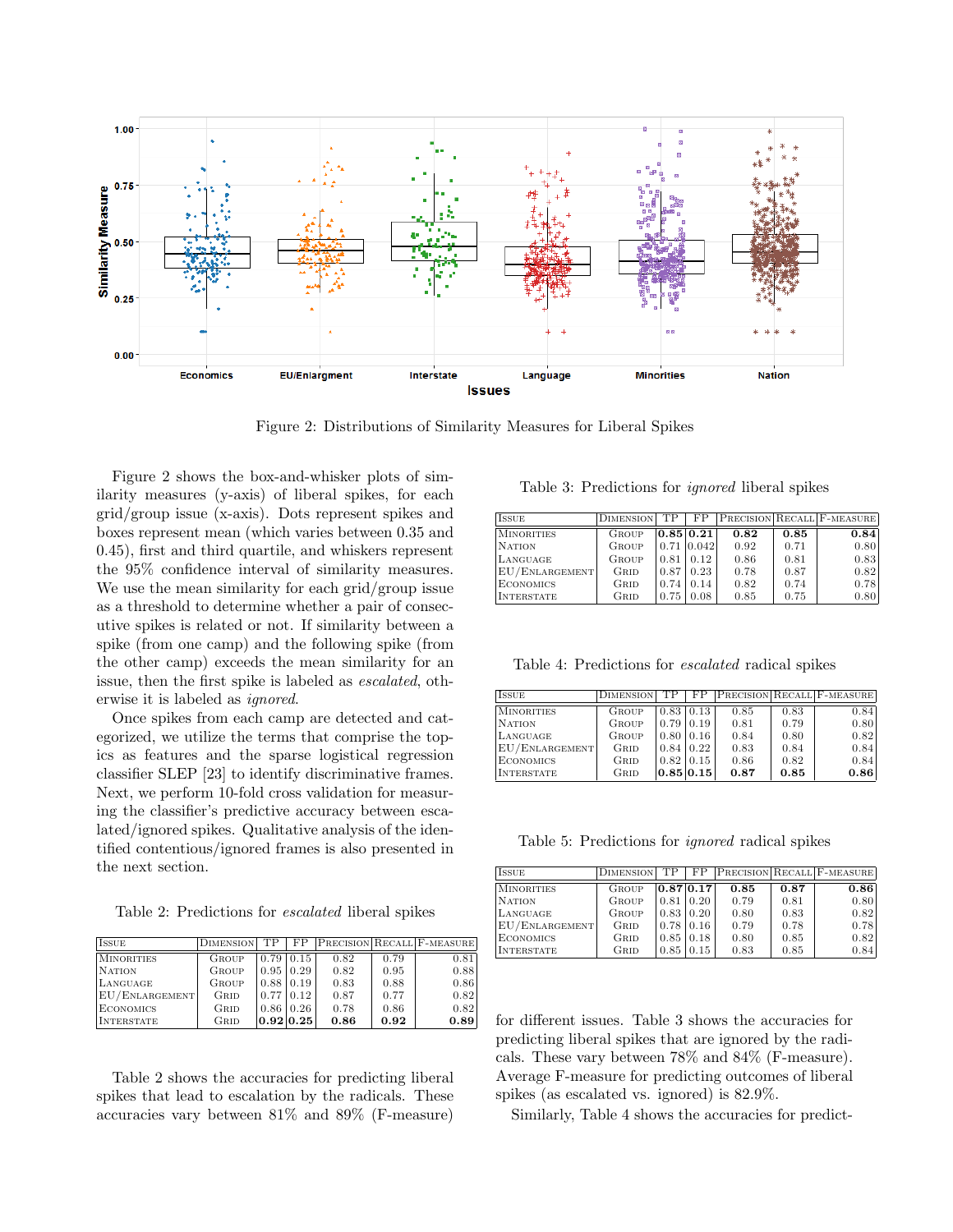#### Table 6: Contentious Frames

| <b>Contentious Frames of Liberals</b>                                                                                                     | <b>Issues</b>         | <b>Contentious Frames of Radicals</b>                                                                                             |
|-------------------------------------------------------------------------------------------------------------------------------------------|-----------------------|-----------------------------------------------------------------------------------------------------------------------------------|
| Against the citizenship law, language law, Slovak<br>citizenship, human rights, Hungarian nationality                                     | <b>NATION</b>         | Against racism, Jozef Tiso, Jozef Rydlo, protection of<br>the republic, immunity of the MPs                                       |
| Minority language, ethnic minorities, Vojvodina<br>Hungarians, Slovak citizenship                                                         | <b>LANGUAGE</b>       | Carpathian basin, agent SIS, Jozef Rydlo, immunity of<br>the MPs, Matica Slovenska, MPs of the Carpathian<br>basin, Andrej Hlinka |
| Ethnic minorities, minority languages, language law,<br>southern Slovakia, citizenship,<br>Ministry of Education, dual citizenship        | <b>MINORITY</b>       | White race, gypsy problem, Project "Studnica", agent<br>of SIS, against racism, protection of the republic                        |
| Self-governing region, public finances, mother<br>tonque, social insurance, southern Slovakia,<br>European Parliament                     | <b>ECONOMY</b>        | Second pillar (pension reform), healthcare, Jozef<br>Rydlo, MPs of the Carpathian basin                                           |
| Hungarians in Slovakia, parliamentary elections,<br>ruling coalition, ethnically mixed areas, petitions<br>committee, European Parliament | <b>EU/Enlargement</b> | Death penalty, Jozef Rydlo, introduction of euro,<br>Slovak's entry, Carphathian basin                                            |
| Language law, Czechoslovak republic, World War,<br>collective guilt, Slovak-Hungarian relations, post-war                                 | <b>INTERSTATE</b>     | World War II, death penalty, Jozef Rydlo, emergence<br>(origin) of Slovak state, Project "Studnica", anti-<br><b>Zionism</b>      |

ing radical spikes that lead to escalation by the liberals. These accuracies vary between 80% and 86% (F-measure) for different issues. And, Table 5 shows the accuracies for predicting radical spikes that are ignored by the liberals. These vary between 78% and 86% (F-measure). Average F-measure for predicting outcomes of radical spikes (as escalated vs. ignored) is 82.7%. The overall accuracy (F-measure) for prediction of online escalation is 82.8%.

# 6 Qualitative Analysis of Identified Frames

We supplement quantitative evaluations with a qualitative analysis of the identified "contentious frames" in Table 6, which lists issue-specific frames used by each camp that elicit a reaction from the other camp. We compare these with "ignored frames" of each camp, shown in Table 7, and draw general conclusions.

In Slovakia, a key political cleavage between radical and liberal parties is the status of the Hungarian minority, particularly its language rights, residing mostly in southern Slovakia [8, 12, 25]. The left column of Table 6 depicts the Hungarian-Slovak political cleavage over language and Hungarian minority rights clearly. Radicals respond strongly when liberals talk about the "language law", "minority language", and "mother tongue". This finding is consistent with scholarship on Slovak politics and ethnic relations [16, 18].

Slovakia is a home to two ethnic minorities: Hungarians and Roma (Gypsy). Hungarian minority is wealthier, politically organized and spatially concentrated. Roma population is often portrayed as "welfare parasites". It is economically marginalized, socially ostracized, and, contrary to the Hungarian minority, it has never formed a political party that would represent its demands in the Parliament.

The Roma population is both an economic and an ethnic minority. The computational results are remarkable at capturing the differential responses of radicals and liberals to different ethnic and social groups. Radicals, as we would expect [7], respond to frames that push the rights of Hungarian speakers by ethnic pro-Hungarian liberal parties. Liberals however do not respond to the rhetoric of radicals challenging their right to be politically accommodated but to more inflammatory frames linked to Roma, historical memories, legacy of fascism and racism. Scholars of Slovak politics know that radicals attack both Hungarians and Roma but they do not know that liberals, as shown by results here, are more likely to respond to radical frames that are not related to the rights of Hungarians. These computational results thus unmask the strategies of both liberal and radical camps in unexpected and counter-intuitive ways.

This, most likely a strategic response, allows the liberals to frame radicals as fascists and xenophobes, not as political adversaries. Liberals respond when the radicals discuss "protection of the republic," "white race" and the "Gypsy problem". The right column in Table 6 repeatedly shows that liberals re-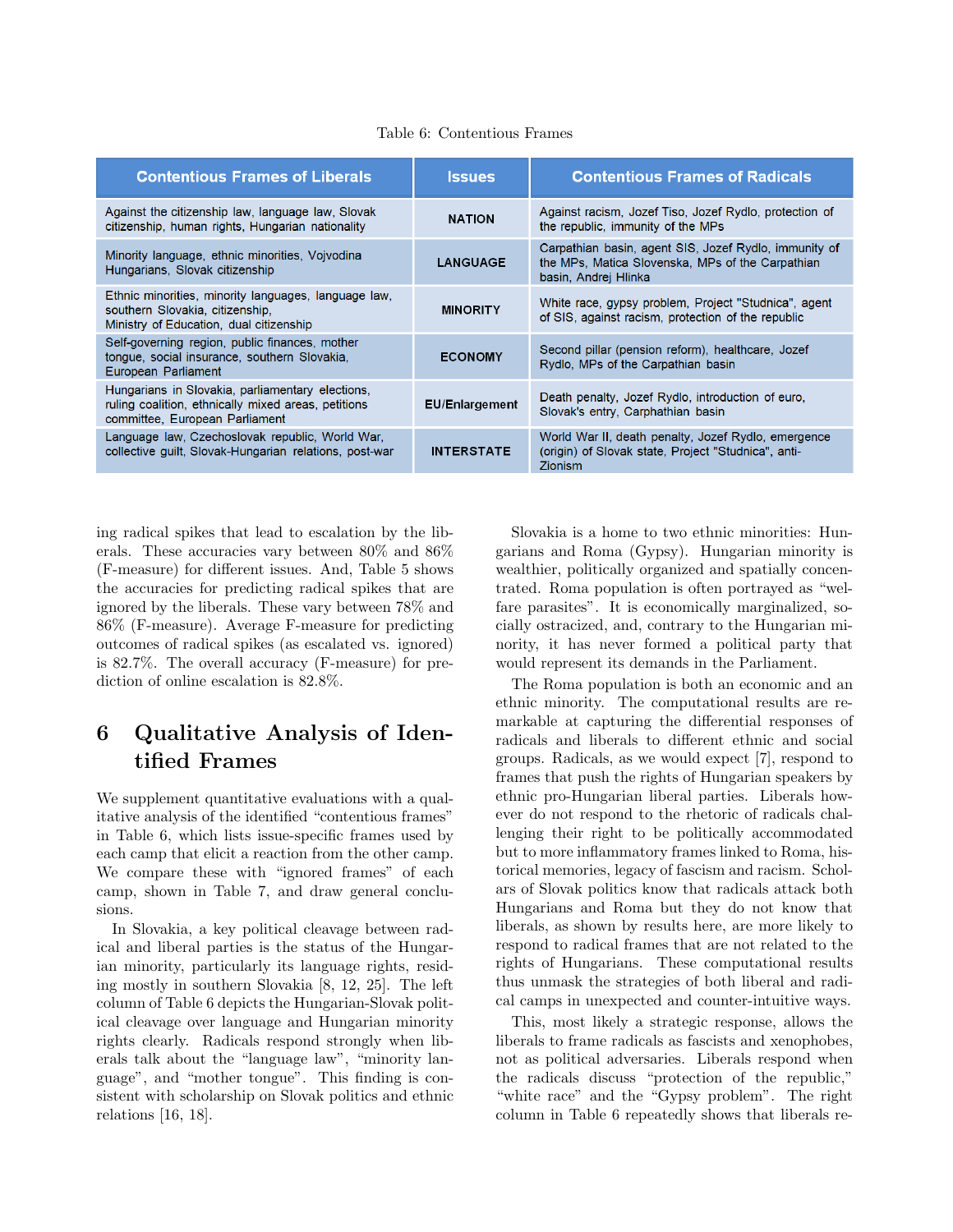|  | Table 7: Ignored Frames |  |
|--|-------------------------|--|
|--|-------------------------|--|

| <b>Ignored Frames of Liberals</b>                                                                                   | <b>Issues</b>         | <b>Ignored Frames of Radicals</b>                                                                                                              |
|---------------------------------------------------------------------------------------------------------------------|-----------------------|------------------------------------------------------------------------------------------------------------------------------------------------|
| Public Education Act, Lisbon strategy,<br>member states (EU), conference of Bishops                                 | <b>NATION</b>         | Turkey's accession (to the EU), healthcare, unified<br>SNS, SNS council, Defense Ministry, Department of<br>Transportation, average wage       |
| Ministry of Environment, subsidies, annual budget,<br>judicial council, EU grant                                    | <b>LANGUAGE</b>       | Serb republic, discussion by SNS, Turkey's accession<br>(to the EU), church provinces, pope Benedict, Jan Hus                                  |
| Musical institution, EU funds, cultural minorities,<br>theatre, national music, cultural activities, subsidies      | <b>MINORITY</b>       | President of Slovakia, SNS Council, Turkey's accession<br>(to the EU), church provinces, Jan Hus, united SNS                                   |
| Jobs, social market economy, Minister of Justice,<br>protect children, European Union, new jobs,<br>unemployment    | <b>ECONOMY</b>        | SNS Cabinet, Turkey's accession (to the EU), President<br>of Slovakia, Slovak Parliament, adoption of the euro.<br>Department of Transporation |
| EU aid, development plan, European People's Party,<br>Lisbon strategy, member states, Warsaw Pact                   | <b>EU/Enlargement</b> | Slota said, SNS Plenary Meeting, SNS discussion,<br>Department of Transportation, Serb republic,<br>adoption of Euro, against Zionism          |
| Archibishop Arpad, European Union, European<br>Parliament, Benes Decrees, European People's<br>Party, European rail | <b>INTERSTATE</b>     | SNS club, reformed church, prices growth, boycott of<br>Israel, freedom of speech, Slovak church, church<br>provinces                          |

spond when radicals use xenophobic frames, particularly against Gypsies/Roma. A major historical cleavage in Slovakia is also reflected in these results. Liberals respond when radicals attempt to whitewash World War II, during which Slovakia was for the first time an independent state, and to romanticize leaders of the period (such as Jozef Tiso) who collaborated with the Nazis and implemented the Nuremberg laws in Slovakia.

These frames are most clearly evident in the "Nation", "Language" and "Minority" issues, but they also show up under "Interstate (Relations)", "Economy" and "EU". Interstate relations frames point to current tensions between the Hungarian state and the Slovak state over the rights and status of Hungarians in Slovakia along with the historical tensions, since Slovakia once belonged to Hungary before it joined with the Czech lands after World War I to form Czechoslovakia. Radicals respond when liberals discuss and question the uniformly positive version of these issues that the radicals prefer. The "Economy" issue also reflects these aforementioned cleavages between Slovaks and Hungarians in terms of how public finances pensions, healthcare and social insurance are allocated to minorities, such as Hungarians and Gypsies/Roma. Even when the "EU" issue is discussed, we can see that issues related to these cleavages arise, since the EU applies pressure on member states to conform to certain protections for minorities. The ethnic polarization is further reflected in the liberal response to radicals mentioning the "Carpathian basin", which is a historical reference to the "Greater Hungary" before Slovakia has been formed as a state. The radical responds when liberals discuss "Hungarians in Slovakia" and "ethnically mixed areas" in the context of the EU, which often means that the EU has requested that Slovakia improve its treatment of the Hungarian minority.

Turning to Table 7, we examine the issue-specific frames that were largely ignored by the other side of the political spectrum. Radicals did not respond when these same cleavages were discussed in cultural terms. Under the issue "Minority", for example, radicals did not respond to the frames "cultural minorities", "theater" and "cultural activities." Although these frames sometimes might suggest concessions to minorities, they fall short of recognition as a "national minority," which implies language rights as well as political and economic power sharing. Similarly, liberals ignored radical frames under the issues of "Nation", "Language" and "Minority" that focused on religion ("Pope Benedict", "Jan Hus", "church provinces", "Slovak Church"), since religion does not divide Slovaks and Hungarians (both are Catholic) or Roma. Both radicals and liberals also fail to respond in a significant manner when larger EU-related frames are broached, such as the "Lisbon Strategy", "EU funds", "Turkey's accession to the EU", "adoption of the Euro", "the European People's Party" and "the European rail".

What the radicals and liberals ignore is in some cases just as informative as those frames to which they respond. In this case, the results displayed in Table 6 and Table 7 clearly point to the fact that the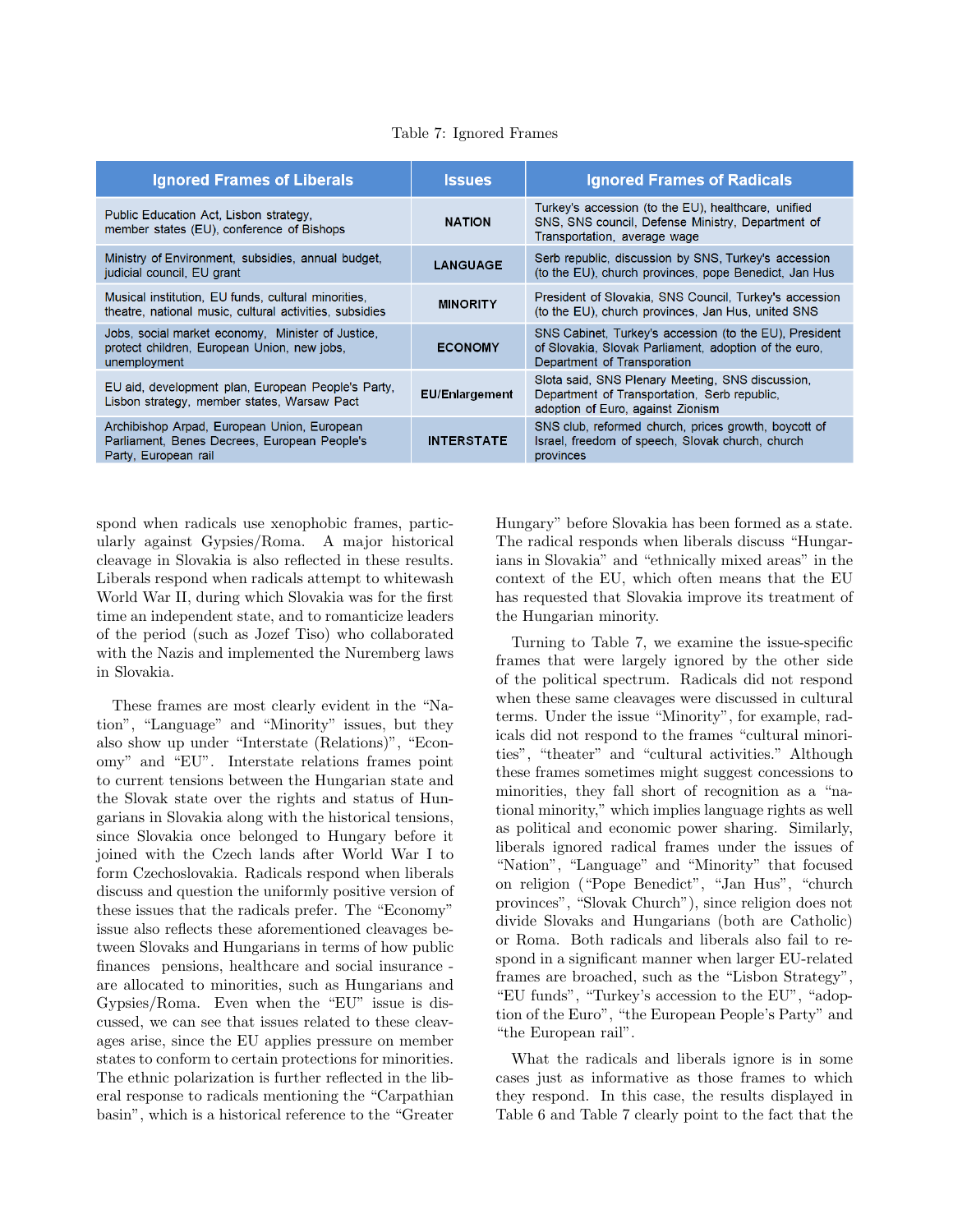key points of contention between radical and liberal political parties are domestic rather than European or international. The issues and frames that animate the political debate in Slovakia between these polarized parties are almost exclusively related to three main cleavages: a political cleavage between Slovaks and Hungarians, a social cleavage focused on the Roma and a historical cleavage that concerns the relationship between Nazism and the first independent Slovak state during World War II.

At the domestic level, however, the computational method allows us to expose differential frames of contention between the liberals and the radicals. The analysis shows that radicals polarize Slovak politics by attacking demands for the expansion of minority rights for Hungarians, such as language rights. The liberals, on the contrary, polarize Slovakia by responding to narratives linked to historical legacies of Nazism and contemporary racism but not to narratives that challenge political successes of liberals in expanding minority protection in Slovakia. These findings challenge a simplistic treatment of dynamics of polarization and contention in political science that often assumes that escalation of ethnic tensions can be collapsed into one-dimensional frames.

### 7 Conclusion and Future Work

Based on a computational analysis of their websites' content, this paper presents a system and an analytical tool to identify contentious frames and predict online escalation between radical right and liberal political parties. We model the type and volume of spikes by these ideological opposites in Eastern Europe using Slovak parties as a case study. We train a predictive classifier to discover contentious and ignored frames of each camp and predict online escalation. We show that the classifier achieves an average predictive accuracy (F-measure) of 82.8%. We also present a qualitative analysis of the identified frames. Contrary to most studies of political extremism that focus on largely static and structural factors, this study derives the dynamic of contention from the online interactions of ideological opposites. Since extremist activities are erratic and highly variable, static approaches that can account for long-term trends often fail at predicting sudden bursts. In our future work, by matching diachronic online media to real-time events data, we plan to build predictive analytics to determine which types of spikes in which contexts precede which types of real world outcomes.

### References

- [1] R. P. Abelson. Computer models of thought and language, chapter the structure of belief systems. page 287339. W. H. Freeman and Company, 1973.
- [2] A. Ahmed and E. P. Xing. Staying informed: Supervised and semi-supervised multi-view topical analysis of ideological perspective. In Proceedings of the 2010 Conference on Empirical Methods in Natural Language Processing, EMNLP '10, pages 1140–1150, PA, USA, 2010. Association for Computational Linguistics.
- [3] R. Awadallah, M. Ramanath, and G. Weikum. Opinionetit: Understanding the opinions-people network for politically controversial topics. In Proceedings of the 20th ACM International Conference on Information and Knowledge Management, pages 2481–2484, NY, USA, 2011. ACM.
- [4] R. Balasubramanyan, W. W. Cohen, D. Pierce, and D. P. Redlawsk. What pushes their buttons?: predicting comment polarity from the content of political blog posts. In Proceedings of the Workshop on Languages in Social Media, pages 12–19. Association for Computational Linguistics, 2011.
- [5] M. Bansal, C. Cardie, and L. Lee. The power of negative thinking: Exploiting label disagreement in the min-cut classification framework. In Coling 2008: Companion volume: Posters, pages 15–18. Coling 2008 Organizing Committee, 2008.
- [6] D. M. Blei, A. Y. Ng, and M. I. Jordan. Latent dirichlet allocation. The Journal of machine Learning research, 3:993–1022, 2003.
- [7] L. Bustikova. Revenge of the radical right. Comparative Political Studies Journal, 47:1738–1765, 2014.
- [8] M. Butora. Nightmares from the past, dreams of the future. Journal of Democracy, 18:47–55, 2007.
- [9] J. G. Carbonell. Politics: Automated ideological reasoning. Cognitive Science, 2(1):27–51, 1978.
- [10] D. Chong and J. N. Druckman. A theory of framing and opinion formation in competitive elite environments. Journal of Communication, 57(1):99–118, 2007.